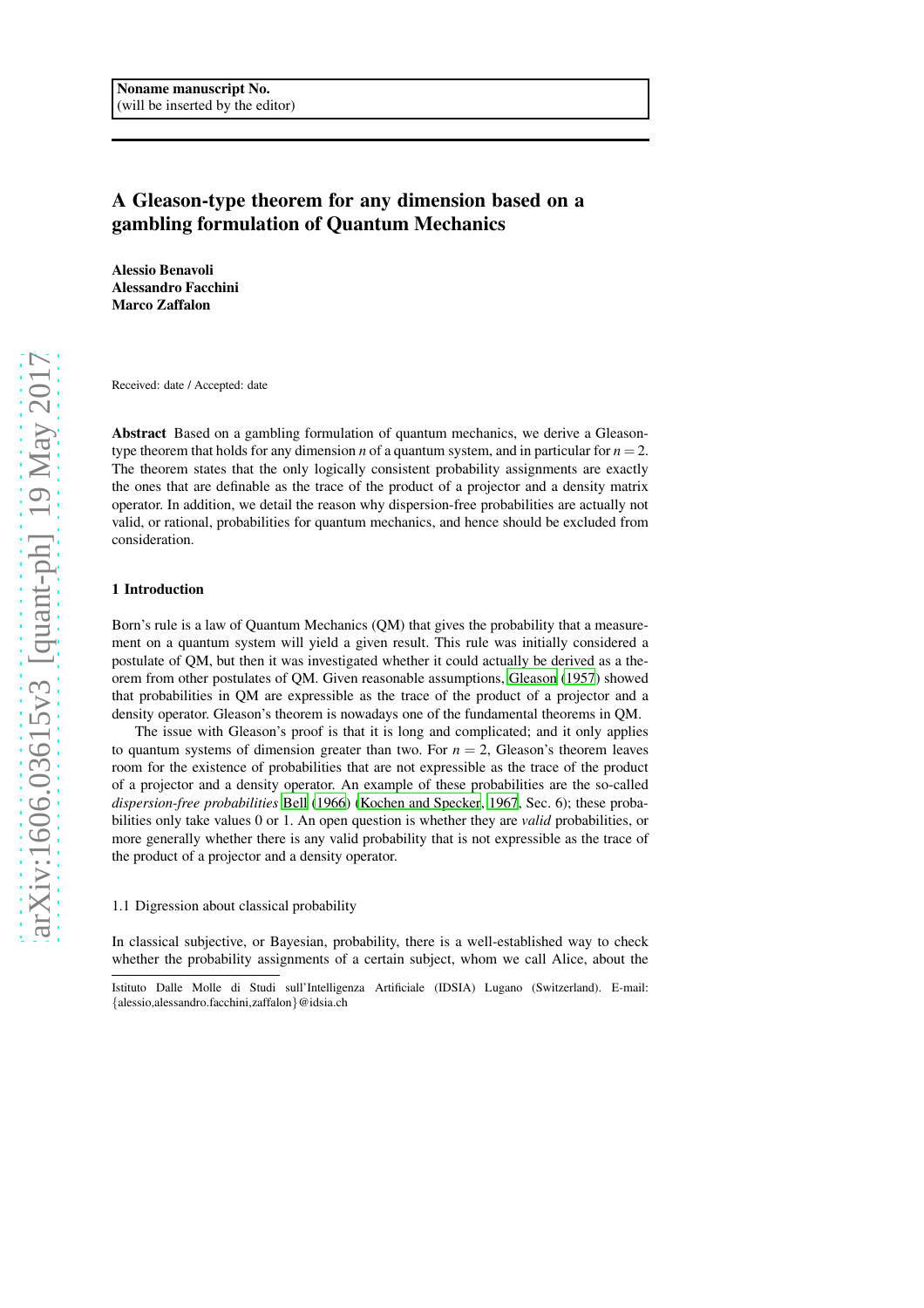result of an uncertain experiment is valid, in the sense that they are self-consistent—we call them *coherent*. The idea is to use these probability assignments to define odds, which are the inverses of probabilities, about the results of the experiment (e.g., Head or Tail in the case of a coin toss) and show that there is no gamble in this betting system that leads Alice to a sure loss, that is, to losing money no matter the outcome of the experiment. Historically this is also referred to as the impossibility to make a Dutch book; and Alice is regarded as coherent, or rational, if she chooses her odds so that no Dutch book is possible. [De Finetti](#page-9-3) [\(1937](#page-9-3)) showed that Kolmogorov's probability axioms can be derived by imposing the principle of coherence alone on a subject's odds about an uncertain experiment.

[Williams \(1975\)](#page-10-0) and [Walley \(1991\)](#page-9-4) have later shown that it is possible to follow de Finetti's tradition and ideas to justify probability while making things even simpler and more elegant. Their approach is also more general than de Finetti's, because coherence is defined without any explicit reference to probability (which is also what allows coherence to be generalised to other domains, such as quantum mechanics); the idea is to work in a dual space of gambles. To understand this framework, we consider an experiment whose outcome ω belongs to a certain space of possibilities  $\Omega$  (e.g., Head or Tail). We can model Alice's beliefs about  $\omega$  by asking her whether she accepts engaging in certain risky transactions, called *gambles*, whose outcome depends on the actual outcome of the experiment. Mathematically, a gamble is a bounded real-valued function on  $\Omega$ ,  $g : \Omega \to \mathbb{R}$ , which is interpreted as an uncertain reward in a linear utility scale. If Alice accepts a gamble *g*, this means that she commits herself to receive  $g(\omega)$  *utiles*<sup>[1](#page-1-0)</sup> if the outcome of the experiment eventually happens to be the event  $ω ∈ Ω$ . Since  $g(ω)$  can be negative, Alice can also lose utiles. Therefore Alice's acceptability of a gamble depends on her knowledge about the experiment.

The set of gambles that Alice accepts is called her set of *desirable* (or *acceptable*) *gambles*. One such set is said to be *coherent* when it satisfies the following criteria:<sup>[2](#page-1-1)</sup>

- 1. Any gamble  $g \neq 0$  such that  $g(\omega) \geq 0$  for each  $\omega \in \Omega$  must be desirable for Alice, given that it may increase Alice's capital without ever decreasing it (accepting partial gain).
- 2. Any gamble *g* such that  $g(\omega) < 0$  for each  $\omega \in \Omega$  must not be desirable for Alice, given that it may only decrease Alice's capital without ever increasing it (avoiding partial loss).
- 3. If Alice finds *g* to be desirable, then also  $\lambda g$  must be desirable for her for any  $0 < \lambda \in \mathbb{R}$ (positive homogeneity).
- 4. If Alice finds  $g_1$  and  $g_2$  desirable, then she also must accept  $g_1 + g_2$  (additivity).

Note how these four axioms express some truly minimal requirements: the first means that Alice likes to increase her wealth; the second that she does not like to decrease it; the third and fourth together simply rephrase the assumption that Alice's utility scale is linear.

In spite of the simple character of these requirements, these four axioms alone define a very general theory of probability. De Finetti's (Bayesian) theory is the particular case obtained by additionally imposing some regularity (continuity) requirement and especially completeness, that is, the idea that a subject should always be capable of comparing options [Williams \(1975](#page-10-0)); [Walley](#page-9-4) [\(1991](#page-9-4)).<sup>[3](#page-1-2)</sup> On the other hand, [Zaffalon and Miranda \(2015](#page-10-1)) have shown that Axioms 1–4 above are equivalent, under the assumption of linearity of utility, to the decision-theoretic axiomatisation of incomplete preferences in the classical tradition of [Anscombe and Aumann \(1963\)](#page-9-5) (see, e.g., [Galaabaatar and Karni \(2013](#page-9-6))).

<sup>&</sup>lt;sup>1</sup> Abstract units of utility, indicating the satisfaction derived from an economic transaction.

<span id="page-1-0"></span><sup>2</sup> For an example see [Benavoli et al \(2016](#page-9-7), Example 1).

<span id="page-1-2"></span><span id="page-1-1"></span><sup>3</sup> By enforcing those requirements, partial and sure (Dutch book) losses become equivalent.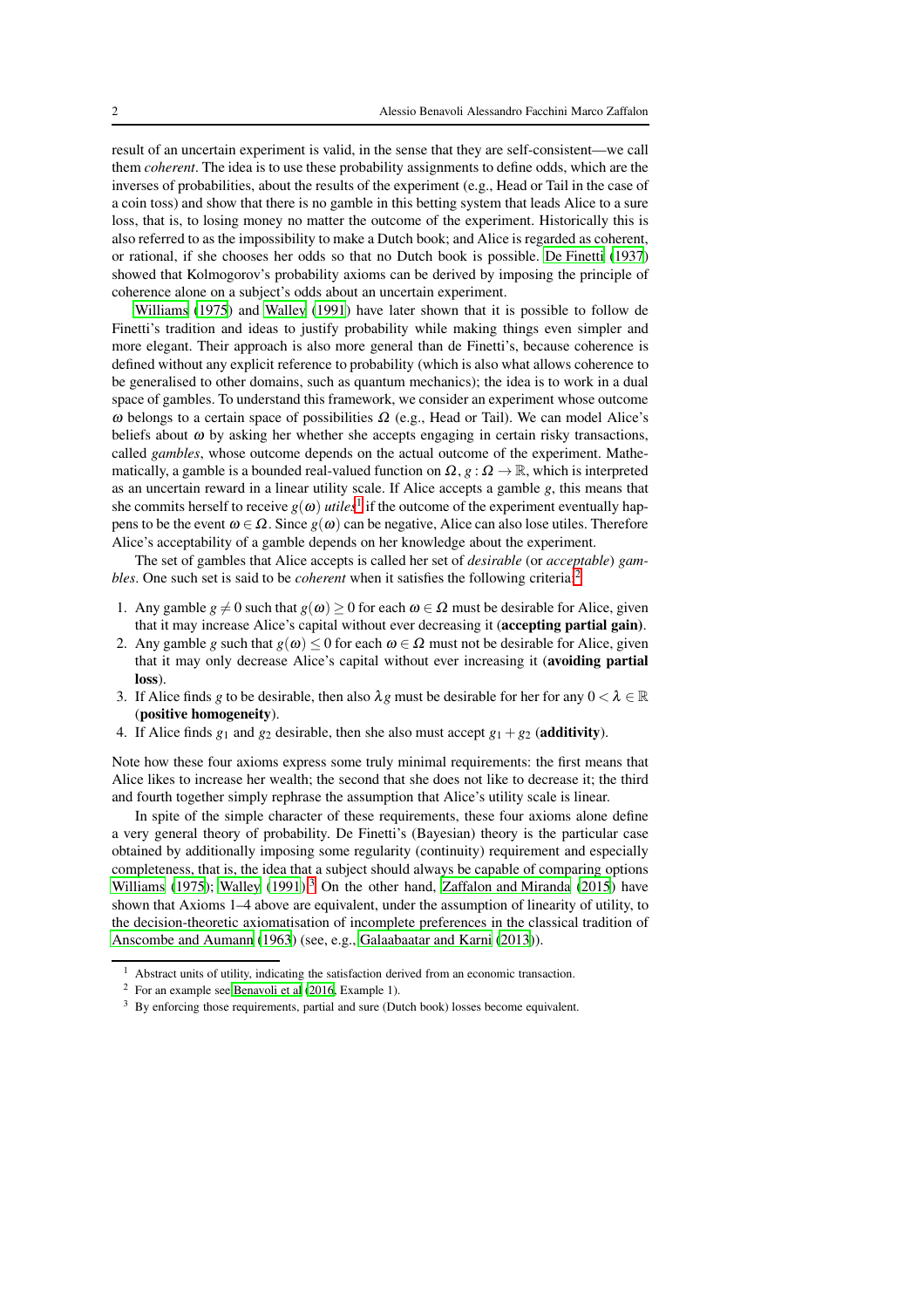This is to say that Axioms 1–4 have a very long history as a solid axiomatic foundation of rationality. And it is precisely their emphasis on rationality that allows us to connect them to quantum mechanics, as we describe next.

#### 1.2 Back to quantum mechanics

In [Benavoli et al \(2016](#page-9-7)), we have generalised Williams-Walley's gambling system to QM and shown that, by imposing the same rationality criteria, it is possible to derive all the four postulates of QM as a consequence of rational gambling on a quantum experiment. This is tantamount to showing that QM is the Bayesian theory generalised to the space of Hermitian matrices. It has "probabilities" (density matrices), Bayes' rule (measurement), marginalisation (partial tracing), independence (tensor product). In this framework, QM probability assignments computed via Born's rule are derived quantities, and they are proved to represent *valid (coherent/self-consistent/rational)* probability assignments.

The present paper uses these results to:

- 1. show that dispersion-free probabilities are *incoherent* and
- 2. derive a stronger version of Gleason's theorem that holds in any dimension, through much a simpler proof, which states that: all *coherent* probability assignments in QM must be obtained as the trace of the product of a projector and a density operator.

## 1.3 Related work

In recent times, several attempts have been made to find a Gleason-type theorem whose applicability covers the two-dimensional case too. A notable generalisation of Gleason's theorem holding in any finitely dimensional Hilbert space has been obtained by relaxing the orthogonality constraint on the measurement operators. More specifically, observables are identified with positive operator valued measurements (POVMs) [Holevo \(1982](#page-9-8)), which are defined by any partition of the identity operator into a set of  $\ell$  positive operators  $E_i$ —called *effects*—, acting on an *n*-dimensional Hilbert space and representing the outcomes of the measurement. A generalized probability measure is then defined on the set of all effects, that is, the positive operators that can occur in the range of a POVM. All such generalized probability measures are then proven to be of the standard form, i.e., determined by a density operator  $(p(E_i))$  = trace( $p(E_i)$ ). The one-to-one relationship between generalized probability measures on the effects and density operators was first derived by [Holevo](#page-9-9) [\(1973](#page-9-9)) (see also [\(Holevo](#page-9-8), [1982](#page-9-8), Sec. 1.6.1.)). More recently, [Busch \(2003](#page-9-10)) has re-derived it with the goal of providing a simplified proof of Gleason's theorem that also covers the two-dimensional case. The same approach has been pursued by [Caves et al](#page-9-11) [\(2004](#page-9-11)), and a further generalisation is provided by [Barnett et al \(2014](#page-9-12)).

However, probability measures defined on effects are peculiar. POVMs can in fact be regarded as imperfect observations, since they are not repeatable.

On another side, the idea of justifying QM from rationality principles on a gambling system was proposed in the Bayesian interpretation of QM (QBism), see for instance [Caves et al](#page-9-13) [\(2002](#page-9-13)); [Fuchs and Schack \(2013,](#page-9-14) [2011\)](#page-9-15); [Mermin \(2014\)](#page-9-16) and Pitowsky's quantum gambles [Pitowsky \(2003](#page-9-17), [2006\)](#page-9-18). These attempts have mostly focused on the probabilities that can be derived from QM; we argue instead that QM itself is the Bayesian theory of probability extended so as to enable it to deal with quantum experiments. For a detailed discussion about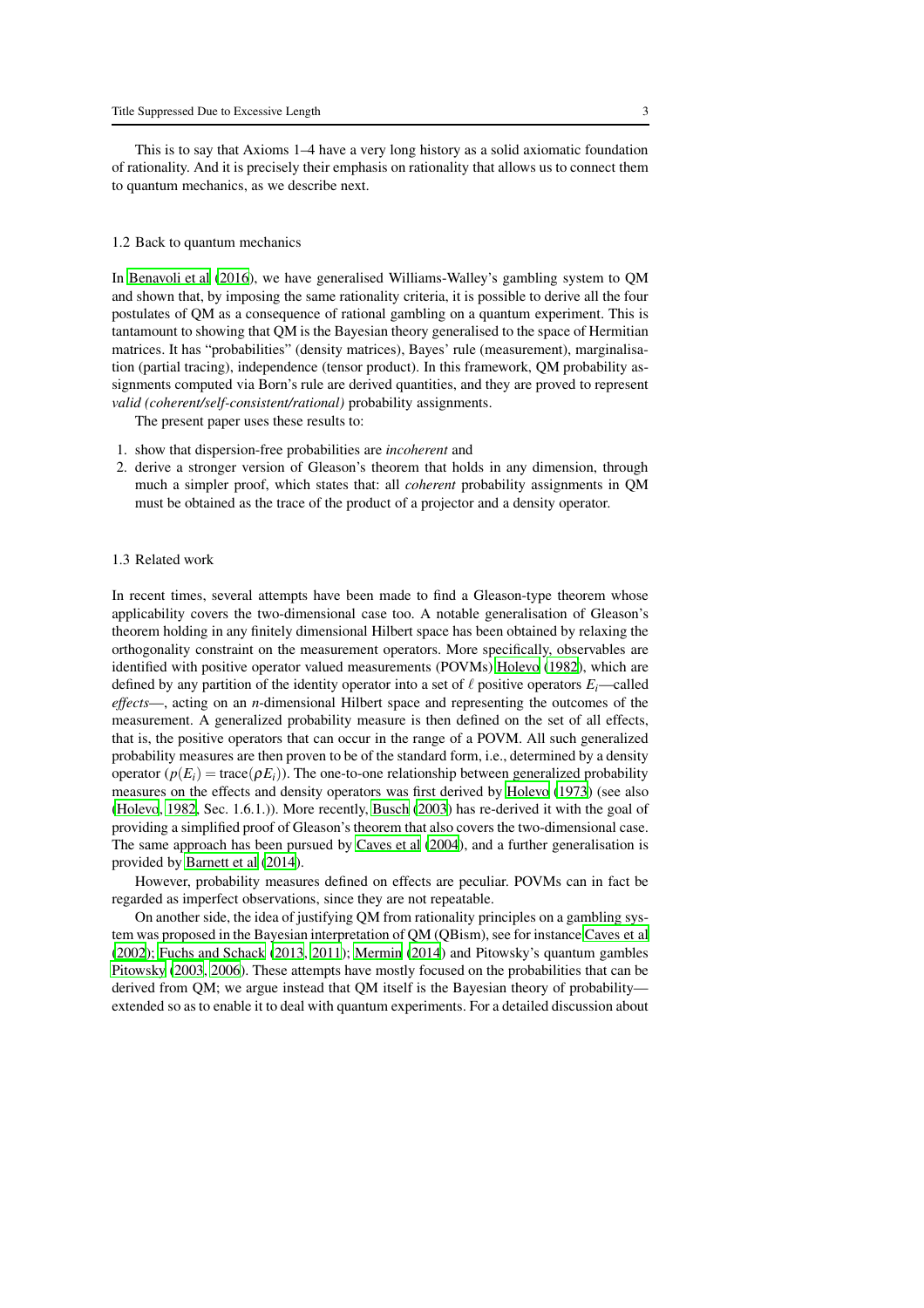similarities and differences between our framework and QBism we refer to [Benavoli et al](#page-9-7) [\(2016](#page-9-7), Section 8).

#### 2 Quantum gambling system

We start by defining a gambling system about the results of a quantum experiment. To this end, we consider two subjects: the bookmaker and the gambler (Alice). The bookmaker prepares the quantum system in some quantum state. Alice has her personal knowledge (beliefs) about the experiment—possibly no knowledge at all.

- 1. The bookmaker announces that he will measure the quantum system along its *n* orthogonal directions and so the outcome of the measurement is an element of  $\Omega =$  $\{\omega_1,\ldots,\omega_n\}$ , with  $\omega_i$  denoting the elementary event "detection along *i*". Mathemati-cally, it means that the quantum system is measured along its eigenvectors,<sup>[4](#page-3-0)</sup> i.e., the projectors<sup>[5](#page-3-1)</sup>  $\Pi^* = {\Pi^*_1, \dots, \Pi^*_n}$  and  $\omega_i$  is the event "indicated" by the *i*-th projector. The bookmaker is fair, meaning that he will correctly perform the experiment and report the actual results to Alice.
- 2. Before the experiment, Alice declares the set of gambles she is willing to accept. Mathematically, a gamble *G* on this experiment is a Hermitian matrix in  $\mathbb{C}^{n \times n}$ , the space of all Hermitian  $n \times n$  matrices being denoted by  $\mathbb{C}_h^{n \times n}$ . We will denote the set of gambles Alice is willing to accept by  $\mathscr{K} \subseteq \mathbb{C}_h^{n \times n}$ .
- 3. By accepting a gamble *G*, Alice commits herself to receive  $\gamma_i \in \mathbb{R}$  utiles if the outcome of the experiment eventually happens to be <sup>ω</sup>*<sup>i</sup>* . The value <sup>γ</sup>*<sup>i</sup>* is defined from *G* and <sup>Π</sup>∗ as follows:

<span id="page-3-2"></span>
$$
\Pi_i^* G \Pi_i^* = \gamma_i \Pi_i^* \text{ for } i = 1, \dots, n. \tag{1}
$$

It is a real number since *G* is Hermitian.

Denote by  $\mathcal{H}^+ = \{ G \in \mathbb{C}_h^{n \times n} : G \geq 0 \}$  the subset of all positive semi-definite and non-zero *h*(PSDNZ) matrices in  $C_h^{\pi \times n}$ : we call them the set of *positive gambles*. The set of negative gambles is similarly given by  $\mathcal{H}^- = \{ G \in \mathbb{C}_h^{n \times n} : G \leq 0 \}$ . Alice examines the gambles in  $\mathbb{C}_h^{n \times n}$  and comes up with the subset  $\mathcal X$  of the gambles that she finds desirable. Alice's rationality is characterised as follows.

#### Definition 1 (Rationality criteria)

- 1. Any gamble  $G \in \mathbb{C}_h^{n \times n}$  such that  $G \ge 0$  must be desirable for Alice, given that it may increase Alice's utiles without ever decreasing them (accepting partial gain). This means that  $\mathscr{H}^+ \subseteq \mathscr{K}$ .
- 2. Any gamble  $G \in \mathbb{C}_h^{n \times n}$  such that  $G \leq 0$  must not be desirable for Alice, given that it may only decrease Alice's utiles without ever increasing them (avoiding partial loss). This means that  $\mathscr{H}^- \cap \mathscr{K} = \emptyset$ .
- 3. If Alice finds *G* desirable, that is  $G \in \mathcal{K}$ , then also  $\gamma G$  must be desirable for her for any  $0 < v \in \mathbb{R}$  (positive homogeneity).
- 4. If Alice finds  $G_1$  and  $G_2$  desirable, that is  $G_1, G_2 \in \mathcal{K}$ , then she must also accept  $G_1 +$ *G*<sub>2</sub>, i.e.,  $G_1 + G_2 \in \mathcal{K}$  (additivity).

<span id="page-3-0"></span><sup>&</sup>lt;sup>4</sup> We mean the eigenvectors of the density matrix of the quantum system.

<span id="page-3-1"></span><sup>&</sup>lt;sup>5</sup> A projector  $\Pi$  is a set of *n* positive semi-definite matrices in  $\mathbb{C}_h^{n \times n}$  such that  $\Pi_i \Pi_k = 0$ ,  $(\Pi_i)^2 = \Pi_i =$  $(\Pi_i)^{\dagger}, \sum_{i=1}^n \Pi_i = I.$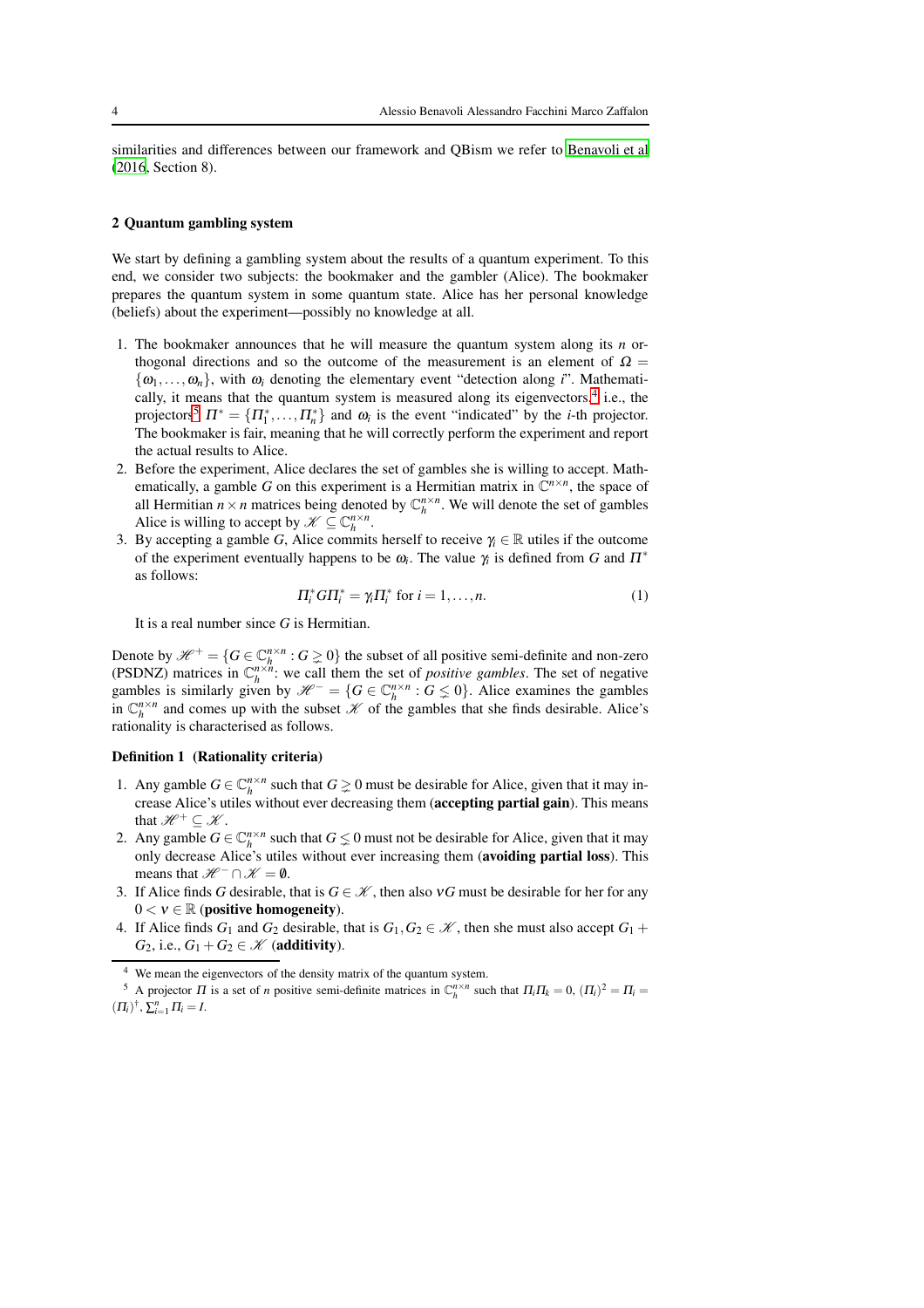To understand these rationality criteria, originally presented in [Benavoli et al \(2016,](#page-9-7) Sec. III), we must remember that mathematically the payoff for any gamble *G* is computed as  $\Pi_i^* G \Pi_i^*$  if the outcome of the experiment is the event indicated by  $\Pi_i^*$ . Then the first two rationality criteria above hold no matter the experiment  $\Pi^*$  that is eventually performed. In fact, from the properties of PSDNZ matrices, if  $G \ge 0$  then  $\Pi_i^* G \Pi_i^* = \gamma_i \Pi_i^*$  with  $\gamma_i^* \ge 0$ for any *i* and  $\gamma$  i > 0 for some *j*. Therefore, by accepting  $G \ge 0$ , Alice can only increase her utiles. Symmetrically, if  $G \leq 0$  then  $\Pi_i^* G \Pi_i^* = \gamma_i \Pi_i^*$  with  $\gamma_i \leq 0$  for any *i*. Alice must then avoid the gambles  $G \leq 0$  because they can only decrease her utiles. This justifies the first two rationality criteria. For the last two, observe that

$$
\Pi_i^*(G_1+G_2)\Pi_i^* = \Pi_i^*G_1\Pi_i^* + \Pi_i^*G_2\Pi_i^* = (\gamma_i + \vartheta_i)\Pi_i^*,
$$

where we have exploited the fact that  $\Pi_i^* G_1 \Pi_i^* = \gamma_i \Pi_i^*$  and  $\Pi_i^* G_2 \Pi_i^* = \vartheta_i \Pi_i^*$ . Hence, if Alice accepts  $G_1, G_2$ , she must also accept  $G_1 + G_2$  because this will lead to a reward of  $\gamma_i + \vartheta_i$ . Similarly, if *G* is desirable for Alice, then also  $\Pi_i^*(\nu G)\Pi_i^* = \nu \Pi_i^* G \Pi_i^*$  should be desirable for any  $v > 0$ .

In other words, as in the case of classical desirability described in Section [1.1,](#page-0-0) the four conditions above state only minimal requirements: that Alice would like to increase her wealth and not decrease it (conditions 1 and 2); and that Alice's utility scale is linear (conditions 3 and 4). The first two conditions should be plainly uncontroversial. The linearity of the utility scale is routinely assumed in the theories of personal, and in particular Bayesian, probability as a way to isolate considerations of uncertainty from those of value (wealth).

We can characterise  $K$  also from a geometric point of view. In fact, from the above properties, it follows that Alice's set of desirable gambles mathematically satisfies the following properties.

**Definition 2** Let  $\mathcal{K}$  be a subset of  $\mathbb{C}_h^{n \times n}$ . We say that  $\mathcal{K}$  is a coherent set of strictly desirable gambles (SDG) if

- (S1)  $\mathcal X$  is a non-pointed convex-cone (positive homogeneity and additivity);
- (S2) if  $G \ge 0$  then  $G \in \mathcal{K}$  (accepting partial gain);
- (S3) if  $G \in \mathcal{K}$  then either  $G \geq 0$  or  $G \varepsilon I \in \mathcal{K}$  for some strictly positive real number  $\varepsilon$ (openness).[6](#page-4-0)

Note that the although the additional openness property (S3) is not necessary for rationality, it is technically convenient as it precisely isolates the kind of models we use in QM (as well as in classical probability) [Benavoli et al \(2016](#page-9-7)). Property (S3) has a gambling interpretation too: it means that we will only consider gambles that are *strictly* desirable for Alice; these are the gambles for which Alice expects gaining something—even an epsilon of utiles. Note that assumptions (S1) and (S2) imply that SDG also avoids partial loss: if  $G \leq 0$ , then  $G \notin \mathcal{K}$ [\(Benavoli et al](#page-9-7), [2016,](#page-9-7) Remark III.2).

Definition 3 An SDG is said to be maximal if there is no larger SDG containing it.

In [Benavoli et al \(2016\)](#page-9-7), we have shown that maximal SDGs and density matrices are one-to-one. The mapping between them is obtained through the standard inner product in  $\mathbb{C}_h^{n \times n}$ , i.e.,  $G \cdot R = Tr(G^{\dagger}R)$  with  $G, R \in \mathbb{C}_h^{n \times n}$ . This follows by a representation result whose proof is a direct application of Hahn-Banach theorem:

<span id="page-4-1"></span><span id="page-4-0"></span><sup>&</sup>lt;sup>6</sup> In [Benavoli et al \(2016\)](#page-9-7) we used another formulation of openness, namely (S3'): if  $G \in \mathcal{K}$  then either  $G \geq 0$  or  $G - \Delta \in \mathcal{K}$  for some  $0 < \Delta \in \mathbb{C}_h^{n \times n}$ . (S3) and (S3') are provably equivalent given (S1) and (S2).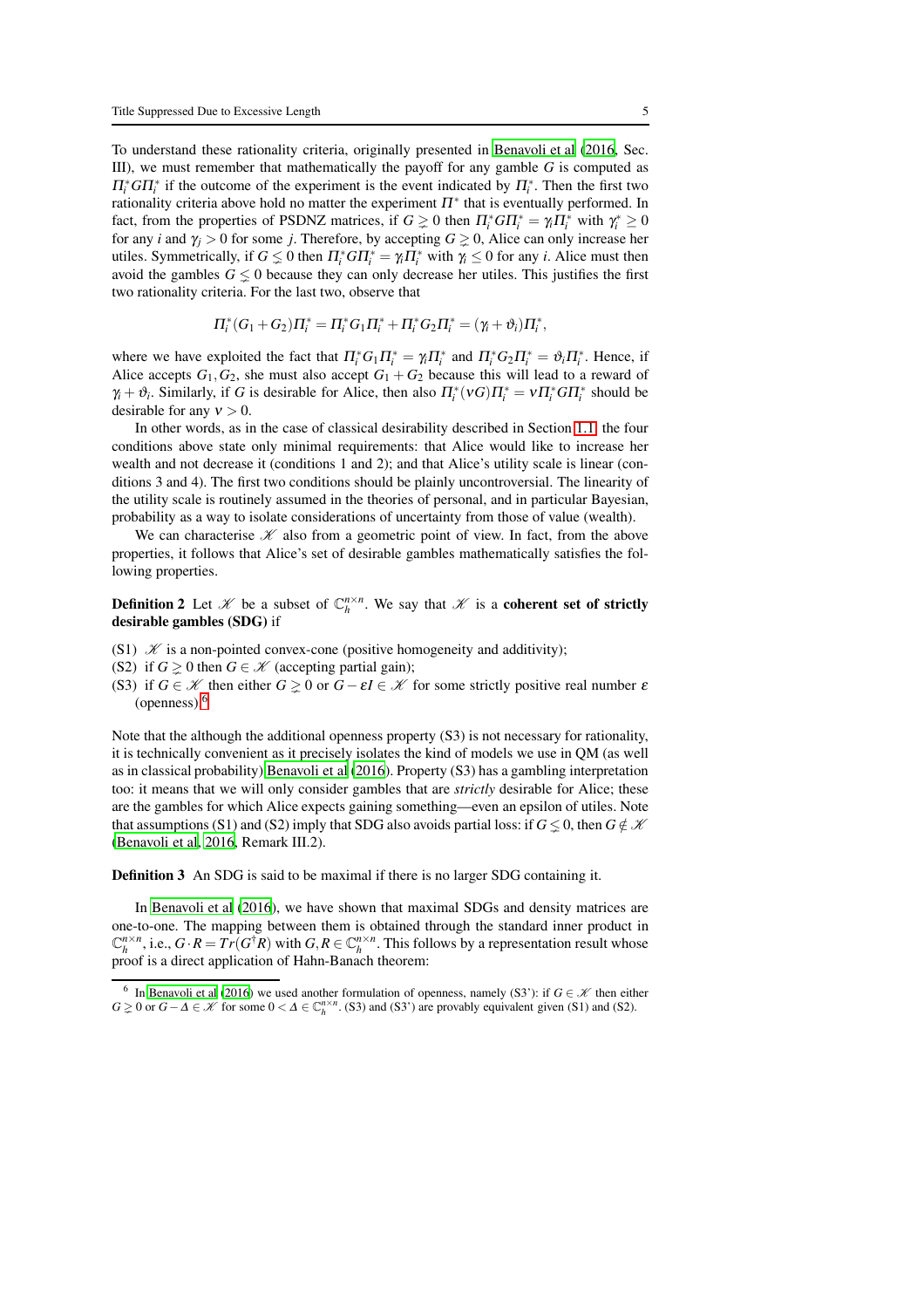Theorem 21 (Representation theorem from [Benavoli et al](#page-9-7) [\(2016](#page-9-7))) *The map that associates a maximal SDG the unique density matrix* ρ *such that*

$$
Tr(G^{\dagger}\rho) \ge 0 \,\forall G \in \mathscr{K} \tag{2}
$$

*defines a bijective correspondence between maximal SDGs and density matrices. Its inverse is the map* (·) ◦ *that associates each density matrix* <sup>ρ</sup> *the maximal SDG*[7](#page-5-0)

<span id="page-5-1"></span>
$$
(\rho)^{\circ} = \{ G \in \mathbb{C}_h^{n \times n} \mid G \geq 0 \} \cup \{ G \in \mathbb{C}_h^{n \times n} \mid Tr(G^{\dagger} \rho) > 0 \}.
$$
 (3)

This representation theorem has several consequences. First, it provides a gambling interpretation of the first axiom of QM on density operators. Second, it shows that density operators are coherent, since the set  $(\rho)^\circ$  that they induce in [\(3\)](#page-5-1) is a valid SDG. This also implies that QM is self-consistent—a gambler that uses QM to place bets on a quantum experiment cannot be made a partial (and, thus, sure) loser. Third, the first axiom of QM on  $\mathbb{C}_h^{n \times n}$  is structurally and formally equivalent to Kolmogorov's first and second axioms about probabilities on  $\mathbb{R}^n$  [\(Benavoli et al](#page-9-7), [2016](#page-9-7), Sec. 2). In fact, they can be both derived via duality from a coherent set of desirable gambles on  $\mathbb{C}_h^{n \times n}$  and, respectively,  $\mathbb{R}^n$ . In [Benavoli et al](#page-9-7) [\(2016](#page-9-7)) we have also derived Born's rule and the other three axioms of QM as a consequence of rational gambling on a quantum experiment and show that that measurement, partial tracing and tensor product are equivalent to the probabilistic notions of Bayes' rule, marginalisation and independence. We will now use these results to prove the two main results of the present paper.

## 3 The incoherence of dispersion-free probability measures

Let  $\mathfrak{P}(\mathbb{C}_h^{n \times n})$  be the lattice of orthogonal projectors in  $\mathbb{C}_h^{n \times n}$ . Gleason's theorem relies on the fact that a function  $p : \mathfrak{P}(\mathbb{C}_h^{n \times n}) \to [0,1]$  to be called a probability measure has to satisfy the following properties:

(P1)  $p(I_n) = 1$ ,

(P2)  $p(\sum_{i=1}^{m} \Pi_i) = \sum_{i=1}^{m} p(\Pi_i)$ , for each sequence  $(\Pi_1, \dots, \Pi_m)$  of mutually orthogonal projectors, and  $m \leq n$ .

Property (P2), usually called *non-contextuality*, asserts that the probability measure associated to a Hilbert subspace is independent of the choice of the basis. It implies that, given a Hermitian matrix  $G \in \mathbb{C}_h^{n \times n}$ , if  $G = \sum_{i=1}^m \lambda_i \Pi_i$  and  $G = \sum_{\ell=1}^k \gamma_\ell \Pi'_\ell$  are two different de-compositions obtained from the Spectral Decomposition Theorem,<sup>[8](#page-5-2)</sup> then  $\sum_{i=1}^{m} \lambda_i p(\Pi_i) =$  $\sum_{\ell=1}^k \gamma_\ell p(\Pi'_\ell).$ 

The crucial point is whether Properties (P1) and (P2) are strong enough to characterise only valid probabilities—that those two conditions appear as a straightforward extension of the classical probability axioms to QM does not mean that they represent the most appropriate way to define probabilities in such a generalised setting.

Our standpoint, as it follows from de Finetti's investigation, is that the essence of probability is the idea of rationality (self-consistency). This is captured by the coherence axioms,

<span id="page-5-0"></span>Here the gambles  $G \geq 0$  are treated separately because they are always desirable and, thus, they are not informative on Alice's beliefs about the quantum system. Alice's knowledge is determined by the gambles that are not  $G \geq 0$ .

<span id="page-5-2"></span><sup>8</sup> This happens when an eigevalue has multiplicity greater than one.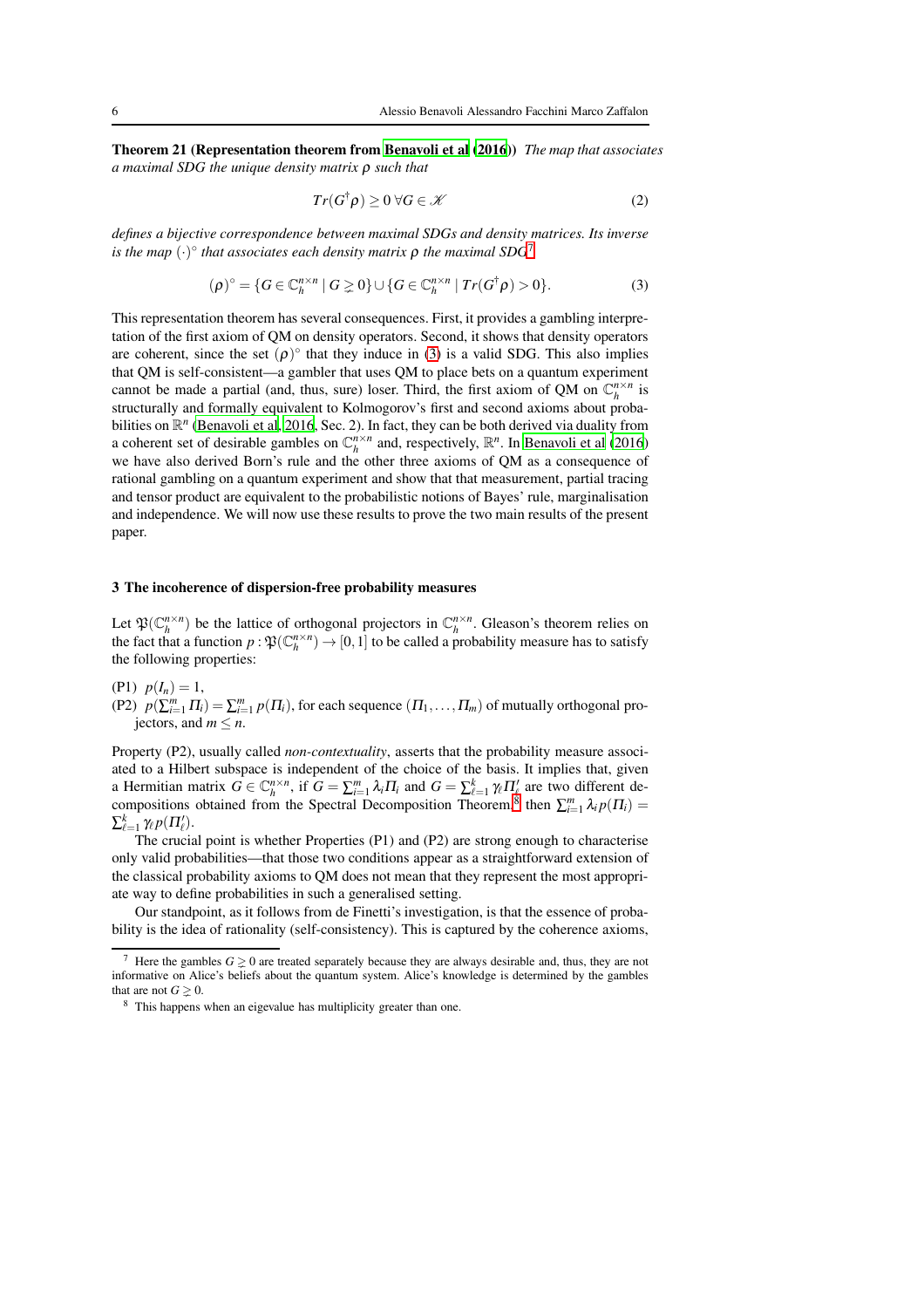which are more primitive than the probability axioms; in this sense, they are better candidates to extend the probability to QM.

To verify this idea, we first need to define what is a coherent probability. We start by defining the expectation associated to a probability measure *p* as

$$
E_p(G) = \sum_{i=1}^n \lambda_i p(\Pi_i),
$$

where  $\sum_{i=1}^{n} \lambda_i \Pi_i$  is the decomposition of *G*.

The set of desirable gambles associated to *p* is thus defined as

$$
\mathscr{K}_p = \{ G \in \mathbb{C}_h^{n \times n} \mid G \geq 0 \text{ or } E_p(G) > 0 \},
$$

i.e., all  $G \ge 0$  (that are always desirable) and all G whose expectation w.r.t. p is greater than zero. Therefore, we say that:

**Definition 4** A probability measure  $p : \mathfrak{P}(\mathbb{C}_h^{n \times n}) \to [0,1]$  is **coherent** if  $\mathcal{K}_p$  is a coherent set of strictly desirable gambles.

Thus, from the Bayesian perspective adopted here, a probability measure *p* satisfying (P1) and (P2) is coherent whenever the set of desirable gambles  $\mathcal{K}_p$  implied by *p* is a coherent SDG.

Consider the Hilbert space  $\mathbb{C}_h^{2\times 2}$ , and in particular dispersion-free probability measures, which are those that assign only the values 0 and 1.

To define them, we exploit the fact that any projector can be written as

$$
\Pi_n=\frac{1}{2}(I+n\cdot\sigma),
$$

where  $n \in \mathbb{R}^3$ ,  $||n|| = 1$  and  $\sigma$  is the Pauli matrices basis. Its orthogonal vector is  $\Pi_{-n}$ , since  $\Pi_n + \Pi_{-n} = I$ , and  $\Pi_n \Pi_{-n} = 0$ . Note that any  $0 \neq G \in \mathbb{C}_h^{2 \times 2}$  can be uniquely decomposed, i.e., there is a unique projector  $\Pi_n$  such that  $G = \lambda_1 \Pi_n + \lambda_2 \Pi_{-n}$ , for some  $\lambda_1, \lambda_2 \in \mathbb{R}$ .

**Definition 5** A 2D dispersion-free probability measure is any function  $p : \mathfrak{P}(\mathbb{C}_h^{2 \times 2}) \to [0,1]$ defined as  $\lambda$ 

$$
p(\Pi_n) = \begin{cases} 1 & \text{if } n \cdot x > 0 \text{ or} \\ & \text{if } n \cdot x = 0, \ n \cdot y > 0 \text{ or} \\ & \text{if } n \cdot x = 0, \ n \cdot y = 0, \ n \cdot z > 0, \\ 0 & \text{otherwise,} \end{cases}
$$
(4)

for some orthogonal vectors  $x, y, z \in \mathbb{R}^3$ .

We now show with an example that dispersion-free probabilities are incoherent.

*Example 1* Without loss of generality let us assume that  $x = (1,0,0)$ ,  $y = (0,1,0)$ ,  $z =$  $(0,0,1)$ . Consider then the gamble

$$
G = \lambda_1 \Pi_g + \lambda_2 \Pi_{-g} = \begin{bmatrix} -\frac{1}{4} & \frac{5}{4} \left( 1 - i \sqrt{2} \right) \\ \frac{5}{4} \left( 1 + i \sqrt{2} \right) & -\frac{11}{4} \end{bmatrix},
$$

with  $\lambda_1 = 1$ ,  $\lambda_2 = -4$  and  $g = (1/2, 1/\sqrt{2}, 1/2)$ . This gamble is clearly desirable, and thus in  $\mathcal{K}_p$ , since  $g \cdot x > 0$  and  $\lambda_1 = 1 > 0$  and so  $E_p(G) = 1$ .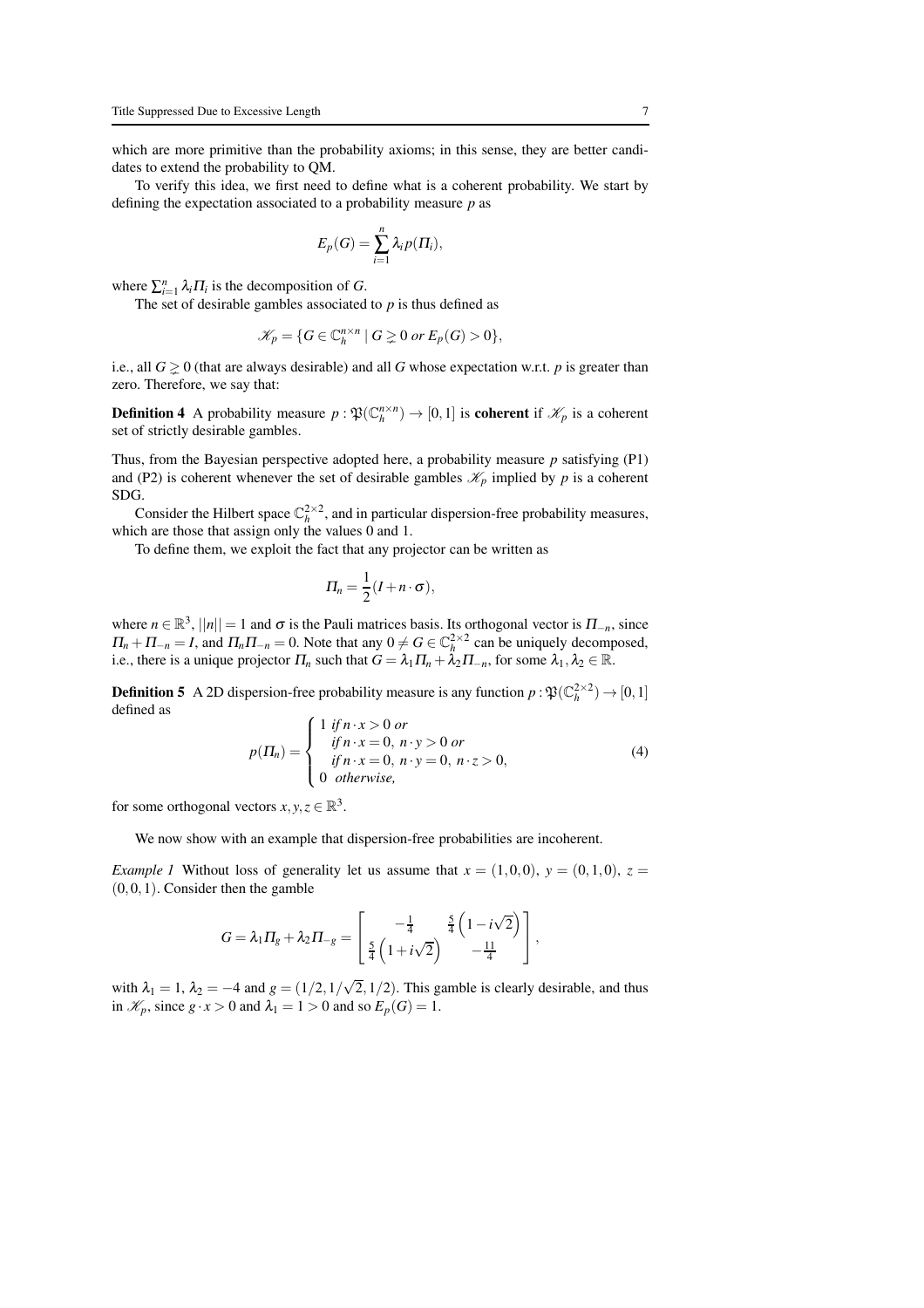Consider now the gamble

$$
H = \gamma_1 \Pi_h + \gamma_2 \Pi_{-h} = \begin{bmatrix} -\frac{11}{4} & \frac{5}{4} \left( 1 + i \sqrt{2} \right) \\ \frac{5}{4} \left( 1 - i \sqrt{2} \right) & -\frac{1}{4} \end{bmatrix},
$$

with  $\gamma_1 = 1$ ,  $\gamma_2 = -4$  and  $h = (1/2, -1/\sqrt{2}, -1/2)$ . This gamble is also desirable since  $h \cdot x > 0$  and  $\gamma_1 = 1 > 0$  and so  $E_p(H) = 1$ , meaning  $H \in \mathcal{K}_p$ .

Let  $F = G + H$ . Notice that

<span id="page-7-0"></span>
$$
F = \begin{bmatrix} -3 & \frac{5}{2} \\ \frac{5}{2} & -3 \end{bmatrix},
$$

which we can rewrite as  $\rho_1 \Pi_f + \rho_2 \Pi_{-f}$  with  $\rho_1 = -\frac{1}{2}$ ,  $\rho_2 = -\frac{11}{2}$  and  $f = (1,0,0)$  and so *F* < 0. Since  $f \cdot x > 0$ , we have that  $E[F] = -\frac{1}{2} < 0$ . As a result Alice is incoherent. In fact by accepting *G* and *H*, she should also be willing to accept *F* by additivity (Axiom 3 in Definition [1\)](#page-3-2). But this means that Alice would incur a sure loss (a Dutch book), which is a strong form of irrationality.  $\diamond$ 

Stated differently, the example shows that dispersion-free probabilities are logically inconsistent with the axioms of QM and therefore should not be regarded as, nor called, probabilities. In the next section we detail the formal argument.

#### 4 A subjective extension of Gleason's theorem

We will now show that the only coherent probabilities are those that can be defined as the trace of the product of a projector and a density operator (it is well known that dispersionfree probabilities cannot be defined in this way; see, e.g., [Heinosaari and Ziman \(2011](#page-9-19))).

We first characterise sets of gambles defined by coherent probability measures.

**Proposition 41** If  $p : \mathfrak{P}(\mathbb{C}_h^{n \times n}) \to [0,1]$  is a coherent probability measure, then  $\mathcal{K}_p$  is a *maximal SDG.*

*Proof* Since *p* is coherent, we know that  $\mathcal{K}_p$  is a coherent set of desirable gambles. It is then enough to check that it satisfies the openness condition (S3) and maximality. For openness, assume  $G = \sum_i^n \lambda_i \Pi_i \in \mathcal{K}_p$ , meaning  $E_p(G) > 0$ . Consider any  $\varepsilon > 0$  such that  $E_p(G)$  –  $\varepsilon > 0$  and let  $F = G - \varepsilon I = \sum_{i}^{n} (\lambda_i - \varepsilon) \prod_i$ . Then  $E_p(F) = \sum_{i}^{n} (\lambda_i - \varepsilon) p(\Pi_i) = E_p(G) - \sum_{i}^{n} (\lambda_i - \varepsilon) p(\Pi_i)$  $\mathcal{E}(\sum_{i}^{n} p(\Pi_{i})) = E_{p}(G) - \mathcal{E}p(I_{2}) = E_{p}(G) - \mathcal{E} > 0$ . Hence  $F \in \mathcal{K}_{p}$ .

For maximality, we reason as follows. Assume once more  $G = \sum_i^n \lambda_i \Pi_i \notin \mathcal{K}_p$ , meaning  $E_p(G) \leq 0$ . Assume moreover that there is an SDG  $\mathcal{K}' \supset \mathcal{K}_p$  such that  $G \in \mathcal{K}'$ . By openness,  $F = G - \varepsilon I \in \mathcal{K}'$  for some  $\varepsilon > 0$ . This means that  $E_p(F) < 0$ , and thus  $-F \in K_p$ . Since  $\mathcal{K}'$  is an SDG, then  $-F + F = 0 \in \mathcal{K}'$ , a contradiction.

Everything is now ready to obtain the following subjective extension of Gleason's theorem:

**Theorem 42** For every  $n > 0$ , a probability measure  $p : \mathfrak{P}(\mathbb{C}_h^{n \times n}) \to [0,1]$  is coherent if and *only if it is of the form*

$$
p(\Pi_{\ell})=Tr(\Pi_{\ell}\rho),
$$

*for a unique density matrix*  $\rho \in \mathbb{C}_h^{n \times n}$ .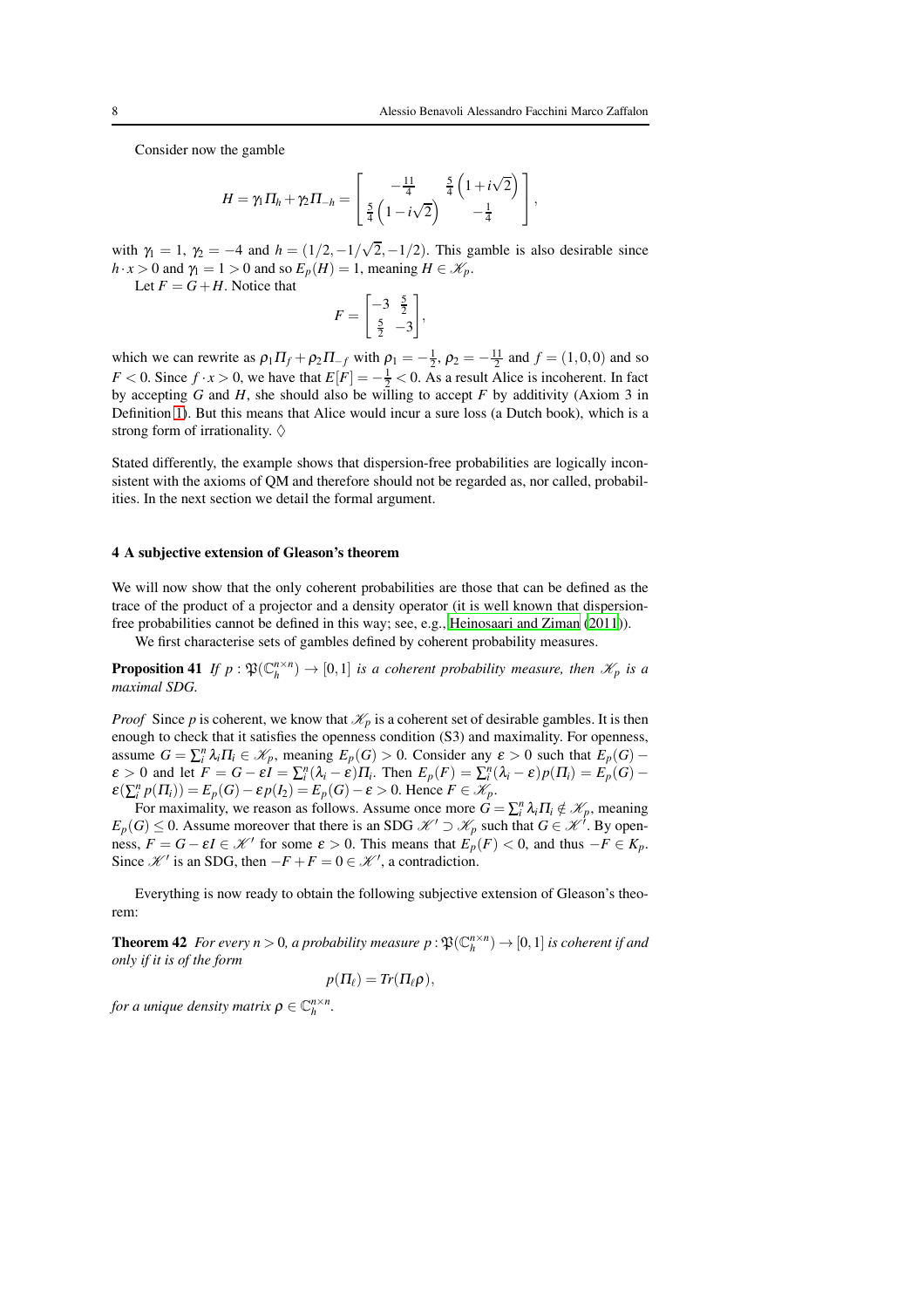*Proof* The fact that  $p(\Pi_\ell)$  defined from  $\rho$  via Tr( $\Pi_\ell \rho$ ) is a coherent probability measure follows from Theorem [21](#page-4-1) and Proposition [41.](#page-7-0)

Conversely, let *p* be a coherent probability measure. From Theorem [21](#page-4-1) and Proposition [41,](#page-7-0) there is a unique  $\rho$  such that  $\mathcal{K}_p = (\rho)^\circ$ . Assume there is a projector  $\Pi_\ell$  such that  $p(\Pi_\ell) \neq \text{Tr}(\Pi_\ell \rho)$ . Observe that the case  $\text{Tr}(\Pi_\ell \rho) < p(\Pi_\ell)$  can be led back to that with the reversed inequality by considering the orthogonal projector  $(I_n - \Pi_\ell)$ .

Let us therefore consider the case that  $Tr(\Pi_{\ell}\rho) > p(\Pi_{\ell}) \geq 0$ . Assume that  $p(\Pi_{\ell}) =$  $E_p(\Pi_\ell) = 0$ , whence  $p(I_n - \Pi_\ell) = 1$ . Fix  $\varepsilon > 0$  and let  $G = \lambda_1 \Pi_\ell + \lambda_2 (I_n - \Pi_\ell)$ , where

$$
\lambda_1 = \varepsilon + \frac{1}{\text{Tr}(\Pi_\ell \rho)} \text{ and } \lambda_2 = \begin{cases} -1 & \text{if } \text{Tr}((I_n - \Pi_\ell)\rho) = 0, \\ -\frac{1}{\text{Tr}((I_n - \Pi_\ell)\rho)} & \text{otherwise.} \end{cases}
$$

It holds that  $G \not\geq 0$  and  $E_p(G) < 0$ . This means that  $G \notin \mathcal{K}_p$ . On the other hand,

$$
Tr(G^{\dagger}\rho) = \lambda_1 \text{Tr}( \Pi_{\ell}\rho) + \lambda_2 \text{Tr}((I_n - \Pi_{\ell})\rho) = \varepsilon \text{Tr}( \Pi_{\ell}\rho) + \begin{cases} 1 & \text{if } \text{Tr}((I_n - \Pi_{\ell})\rho) = 0, \\ 0 & \text{otherwise.} \end{cases}
$$

Hence  $Tr(G^{\dagger}\rho) > 0$ , meaning that  $G \in (\rho)$ °, a contradiction.

Finally, let us consider the case that  $Tr(\Pi_{\ell}\rho) > p(\Pi_{\ell}) > 0$ . Notice that  $Tr((I_n - \Pi_{\ell})\rho) <$  $p(I_n - \Pi_\ell)$ . In this case too Tr( $(I_n - \Pi_\ell)\rho$ ) > 0, otherwise, by reasoning as before, we could find a contradiction. Hence, we obtain that  $\frac{\text{Tr}(\Pi_{\ell} \rho)}{p(\Pi_{\ell})} > 1$  and  $\frac{\text{Tr}((I_n - \Pi_{\ell})\rho)}{p(I_n - \Pi_{\ell})}$  $\frac{((I_n - \Pi_\ell)\rho)}{p(I_n - \Pi_\ell)} < 1$ . Let  $\lambda = \frac{1}{p(\Pi_\ell)},$  $\mu = -\frac{1}{p(I_n - II_\ell)}$  and  $G = \lambda \prod_\ell + \mu(I_n - II_\ell)$ . Given that  $G \not\geq 0$  and that, trivially,  $E_p(G) = 0$ , it holds that  $G \notin K_p$ . But  $Tr(G^{\dagger} \rho) = \frac{Tr(\Pi_{\ell} \rho)}{p(\Pi_{\ell})} - \frac{Tr((I_n - \Pi_{\ell})\rho)}{p(I_n - \Pi_{\ell})}$  $\frac{((I_n - II_\ell)p)}{p(I_n - II_\ell)} > 0$ , meaning that  $G \in (\rho)^\circ$ , a contradiction.

#### 5 Conclusion

We have shown that a subject who uses dispersion-free probabilities to accept gambles on a quantum experiment can always be made a *sure loser*: she loses utiles no matter the outcome of the experiment. We say that dispersion-free probabilities are incoherent, which means that they are logically inconsistent with the axioms of QM. Moreover, using such a betting framework, we have proved that the only logically consistent probabilities are those that agree with Born rule. We find remarkable that these results are obtained by only using logical considerations and very simple arguments. This has been made possible by our recent reformulation of QM as a logic of uncertainty for quantum experiments.

The results obtained in this paper extend the scope of Gleason's theorem [\(Gleason](#page-9-0), [1957](#page-9-0)) to any dimension. We believe that our formulation of the theorem does not suffer from problematic interpretations like those, for instance, of the extension presented by [Busch](#page-9-10) [\(2003](#page-9-10)) that employs positive operator valued measurements (POVMs). Indeed, we work directly with the space of projectors and use a well-established way from classical approaches to rationality to check whether some given probabilistic assessments are self-consistent. As future work, we plan to use this gambling interpretation of QM to investigate the validity of the various hidden variable models. In particular, we aim at exploring how far one can go in defining hidden variable models while staying rational.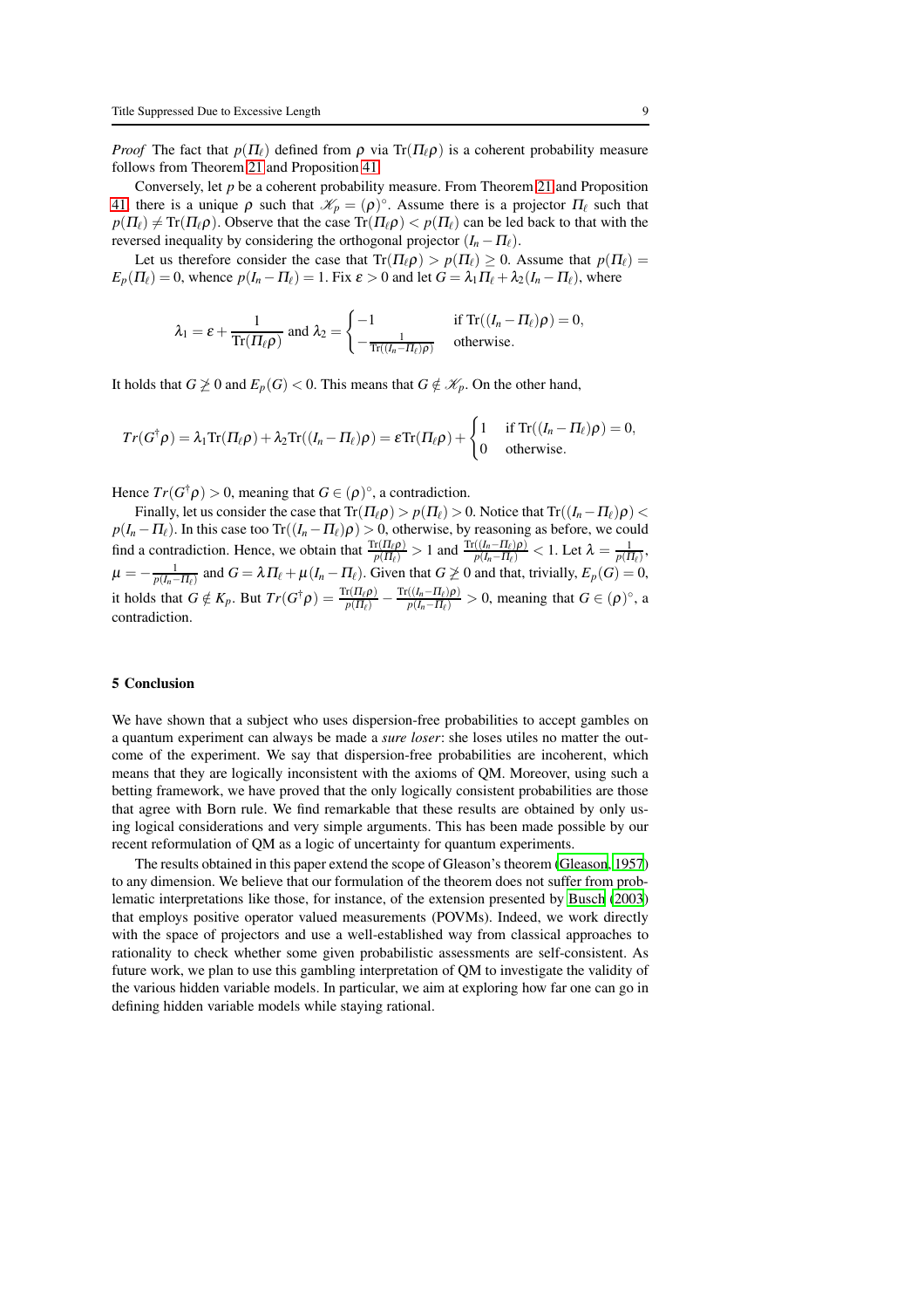# References

- <span id="page-9-5"></span>Anscombe FJ, Aumann RJ (1963) A definition of subjective probability. The Annals of Mathematical Statistics 34:199–2005
- <span id="page-9-12"></span>Barnett SM, Cresser JD, Jeffers J, Pegg DT (2014) Quantum probability rule: a generalization of the theorems of Gleason and Busch. New Journal of Physics 16(4):043,025
- <span id="page-9-1"></span>Bell JS (1966) On the problem of hidden variables in quantum mechanics. Reviews of Modern Physics 38(3):447
- <span id="page-9-7"></span>Benavoli A, Facchini A, Zaffalon M (2016) Quantum mechanics: The Bayesian theory generalised to the space of Hermitian matrices. Accepted to Physical Review A, ArXiv eprints 160508177 <1605.08177>
- <span id="page-9-10"></span>Busch P (2003) Quantum states and generalized observables: a simple proof of Gleason's theorem. Physical review letters 91(12):120,403
- <span id="page-9-13"></span>Caves CM, Fuchs CA, Schack R (2002) Unknown quantum states: the quantum de Finetti representation. Journal of Mathematical Physics 43(9):4537–4559
- <span id="page-9-11"></span>Caves CM, Fuchs CA, Manne KK, Renes AM (2004) Gleason-type derivations of the quantum probability rule for generalized measurements. Foundations of Physics 34(2):193– 209
- <span id="page-9-3"></span>de Finetti B (1937) La prévision: ses lois logiques, ses sources subjectives. Annales de l'Institut Henri Poincar´e 7:1–68, English translation in [Kyburg Jr. and Smokler \(1964\)](#page-9-20)
- <span id="page-9-15"></span>Fuchs CA, Schack R (2011) A quantum-Bayesian route to quantum-state space. Foundations of Physics 41(3):345–356
- <span id="page-9-14"></span>Fuchs CA, Schack R (2013) Quantum-Bayesian coherence. Reviews of Modern Physics 85(4):1693
- <span id="page-9-6"></span>Galaabaatar T, Karni E (2013) Subjective expected utility with incomplete preferences. Econometrica 81(1):255–284
- <span id="page-9-0"></span>Gleason AM (1957) Measures on the closed subspaces of a Hilbert space. Journal of mathematics and mechanics 6(6):885–893
- <span id="page-9-19"></span>Heinosaari T, Ziman M (2011) The mathematical language of quantum theory: from uncertainty to entanglement. Cambridge University Press
- <span id="page-9-9"></span>Holevo AS (1973) Statistical decision theory for quantum systems. Journal of Multivariate Analysis 3(4):337–394
- <span id="page-9-8"></span>Holevo AS (1982) Probabilistic and statistical aspects of quantum theory. North-Holland, Amsterdam
- <span id="page-9-2"></span>Kochen S, Specker EP (1967) The problem of hidden variables in quantum mechanics. Journal of Mathematics and Mechanics 17:59–87
- <span id="page-9-20"></span>Kyburg Jr HE, Smokler HE (eds) (1964) Studies in Subjective Probability. Wiley, New York, second edition (with new material) 1980
- <span id="page-9-16"></span>Mermin ND (2014) Physics: Qbism puts the scientist back into science. Nature 507(7493):421–423
- <span id="page-9-17"></span>Pitowsky I (2003) Betting on the outcomes of measurements: a Bayesian theory of quantum probability. Studies in History and Philosophy of Science Part B: Studies in History and Philosophy of Modern Physics 34(3):395–414
- <span id="page-9-18"></span>Pitowsky I (2006) Physical Theory and its Interpretation: Essays in Honor of Jeffrey Bub, Springer Netherlands, Dordrecht, chap Quantum Mechanics as a Theory of Probability, pp 213–240
- <span id="page-9-4"></span>Walley P (1991) Statistical Reasoning with Imprecise Probabilities. Chapman and Hall, London